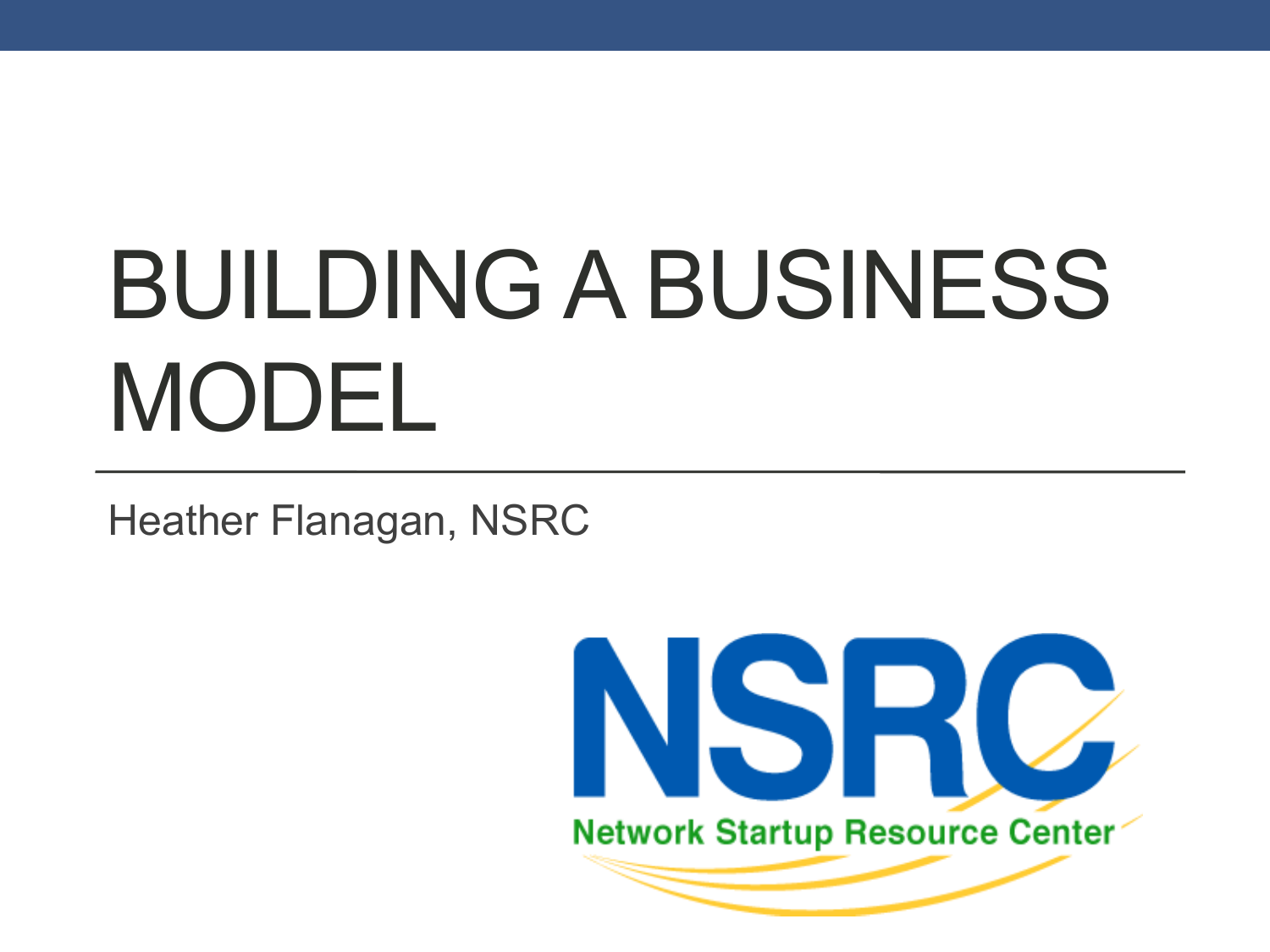## Learning Objectives

What needs to be in a business model around identity federation

> How to build a business model that in support of identity federation on your campus

How to build on a value proposition to make the case for resources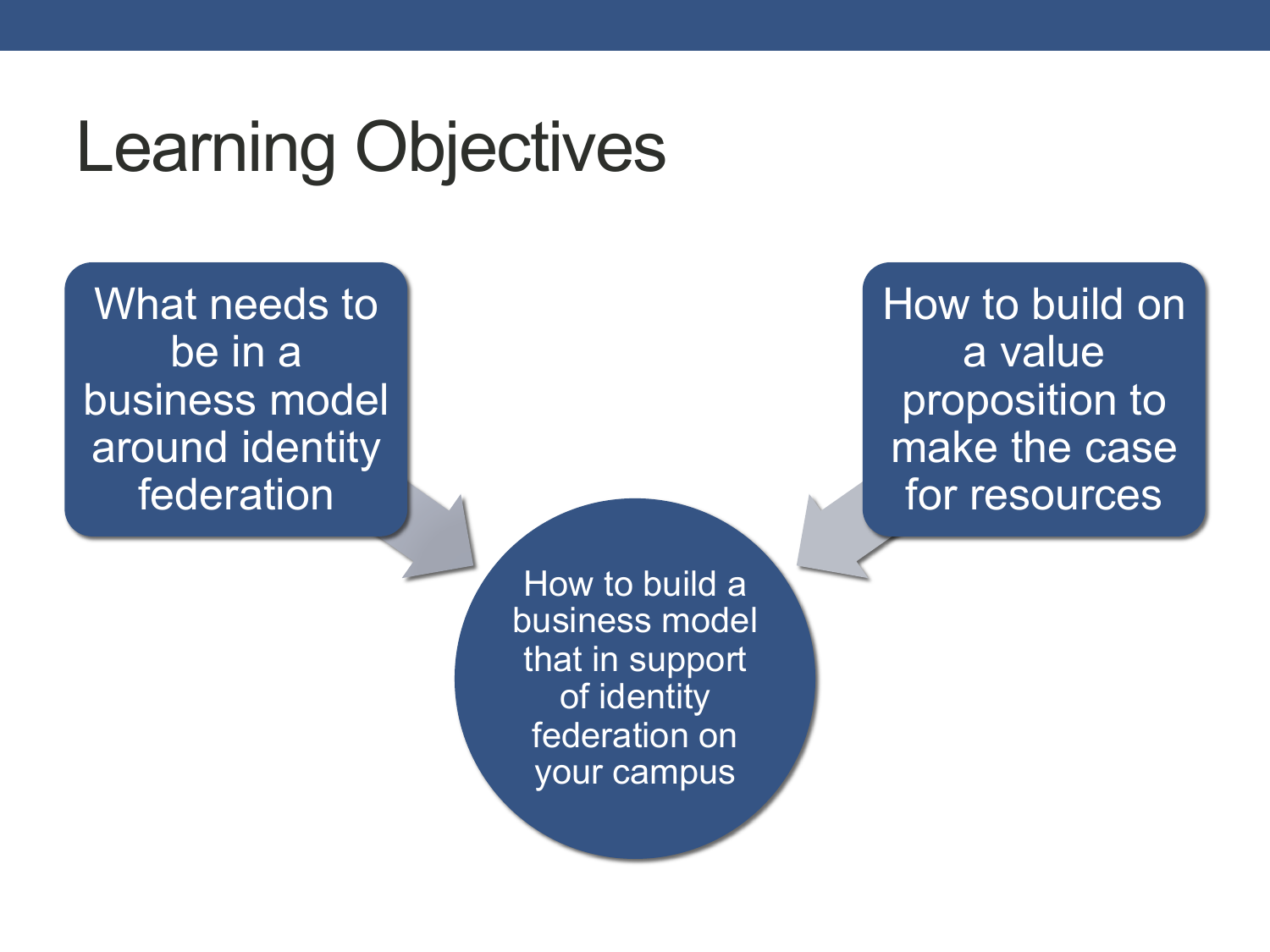#### Business Context for Identity Federation

*Identity* is highly strategic to some commercial providers, who are trying to control the space. An anchor service such as a social network or email service often makes these providers attractive to users. Services are also moving onto Cloud platforms that feature easy integration with the operator's AAI. This is leading to the adoption of non-interoperable AAI.

*Trust* is becoming a significant issue. While the network creates many positive opportunities it also introduces risks, particularly with the growth of Cloud. Users (or their organisations) do not trust some of these entities, and some actors are even considered hostile.



In an increasingly constrained budgetary environment, *funders* are consolidating funding on horizontal activities such as eID. Positioning and communicating our T&I work is more critical than ever; the NRENs must articulate how we add value, given these other activities.

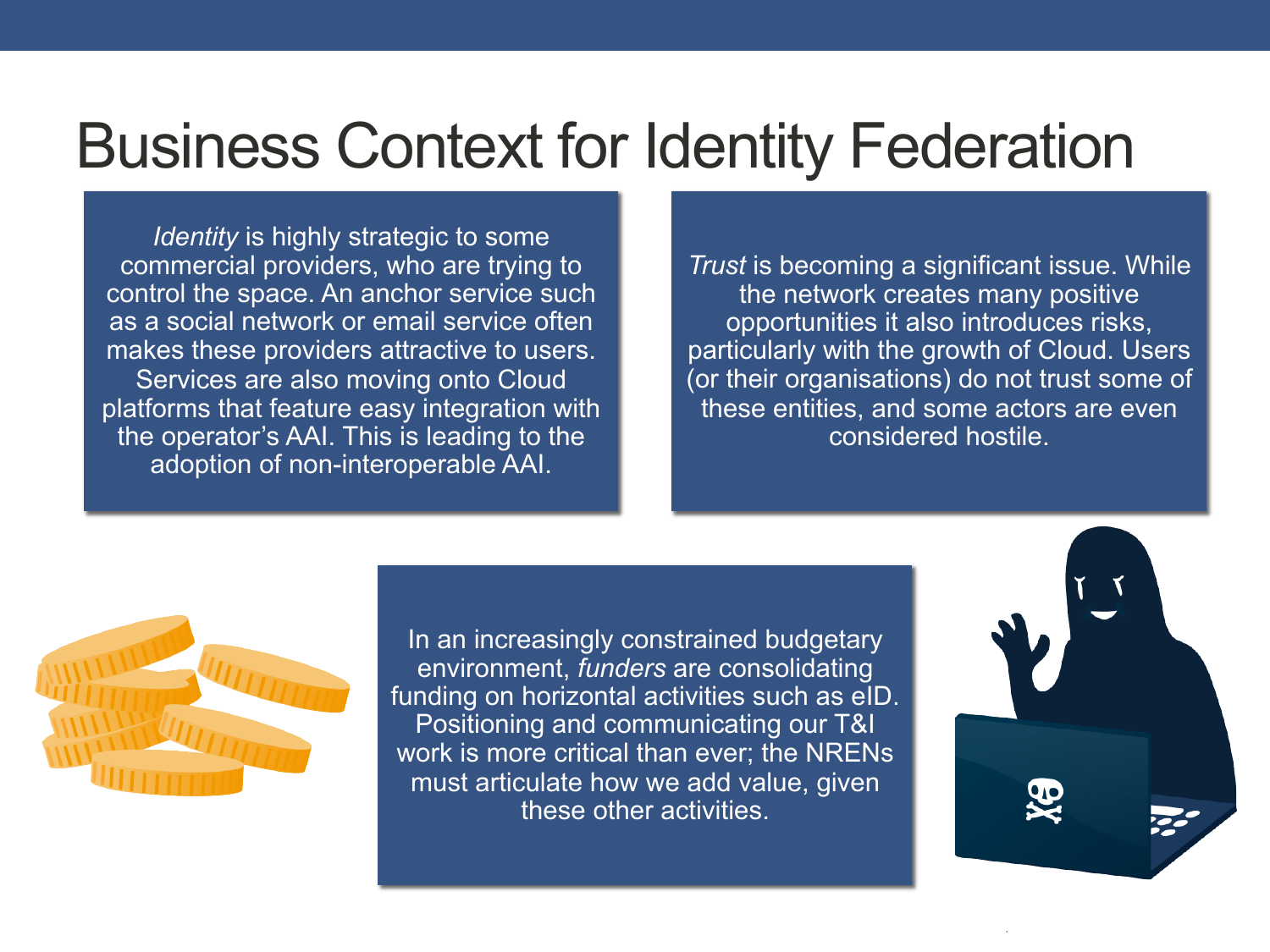## Building a Business Model

- Learn about the technology required (in this case, the tools and platforms around identity and access management)
- Understand and develop the policies required (including federation policies, organizational policies, and security policies)
- Develop a business model regarding the operations of the federation (often the service will need to be self-sustaining; grant funds help but cannot be a long-term solution)
- Create a Service Delivery system to support the use of the service (for example, web content and a knowledge base for help desk support, training, communication and outreach, and marketing)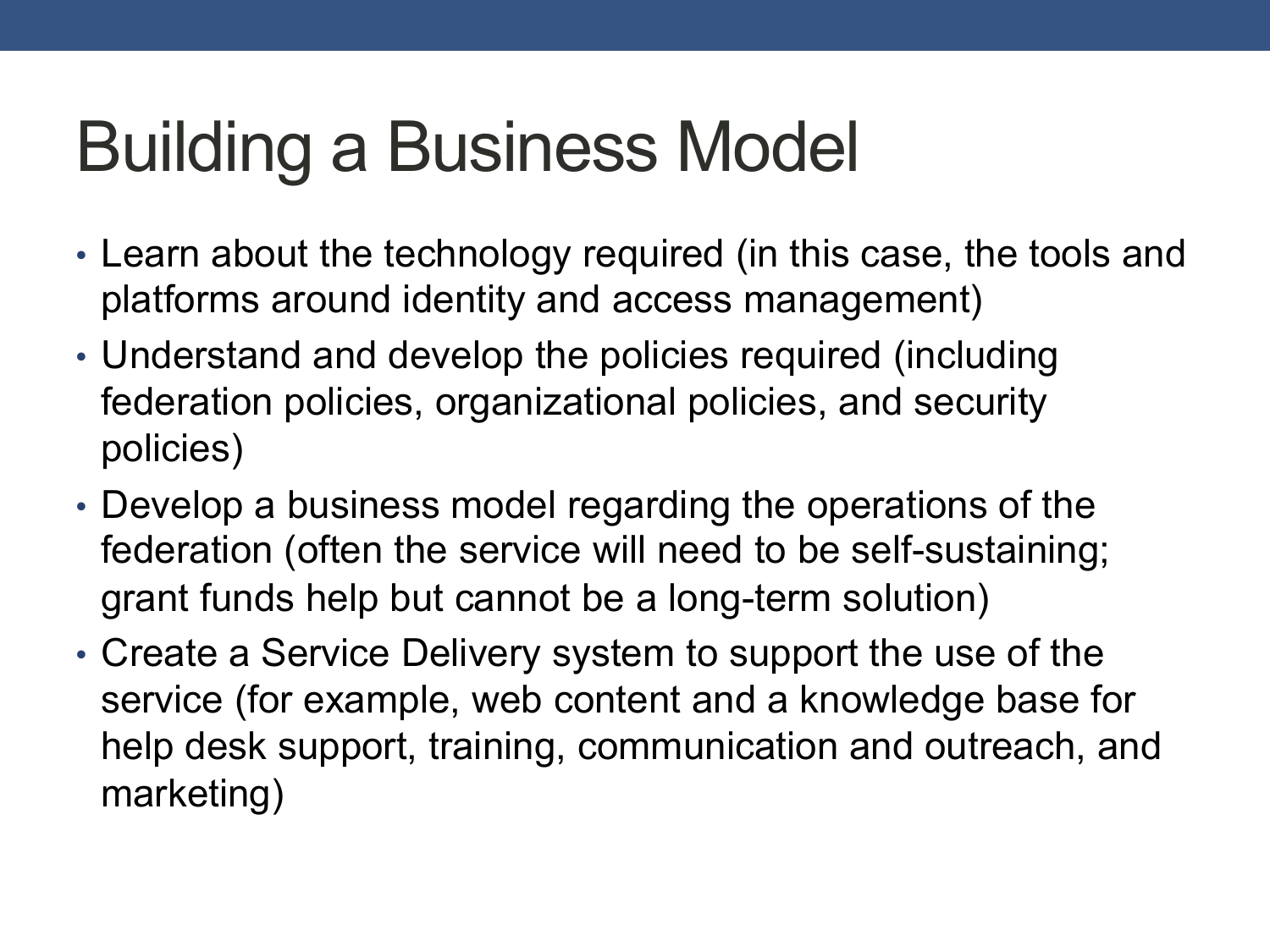## The Value Proposition for Identity **Federations**

- https://wiki.refeds.org/x/MoA4
- Authors: Chris Phillips (CANARIE), Lucy Lynch (NSRC), Nicole Harris (REFEDS/GÉANT), Heath Marks (AAF)
- Editor: Heather Flanagan (REFEDS/Spherical Cow Group)
- Contributors: Ann Harding (SWITCH), Klaas Wierenga (Cisco)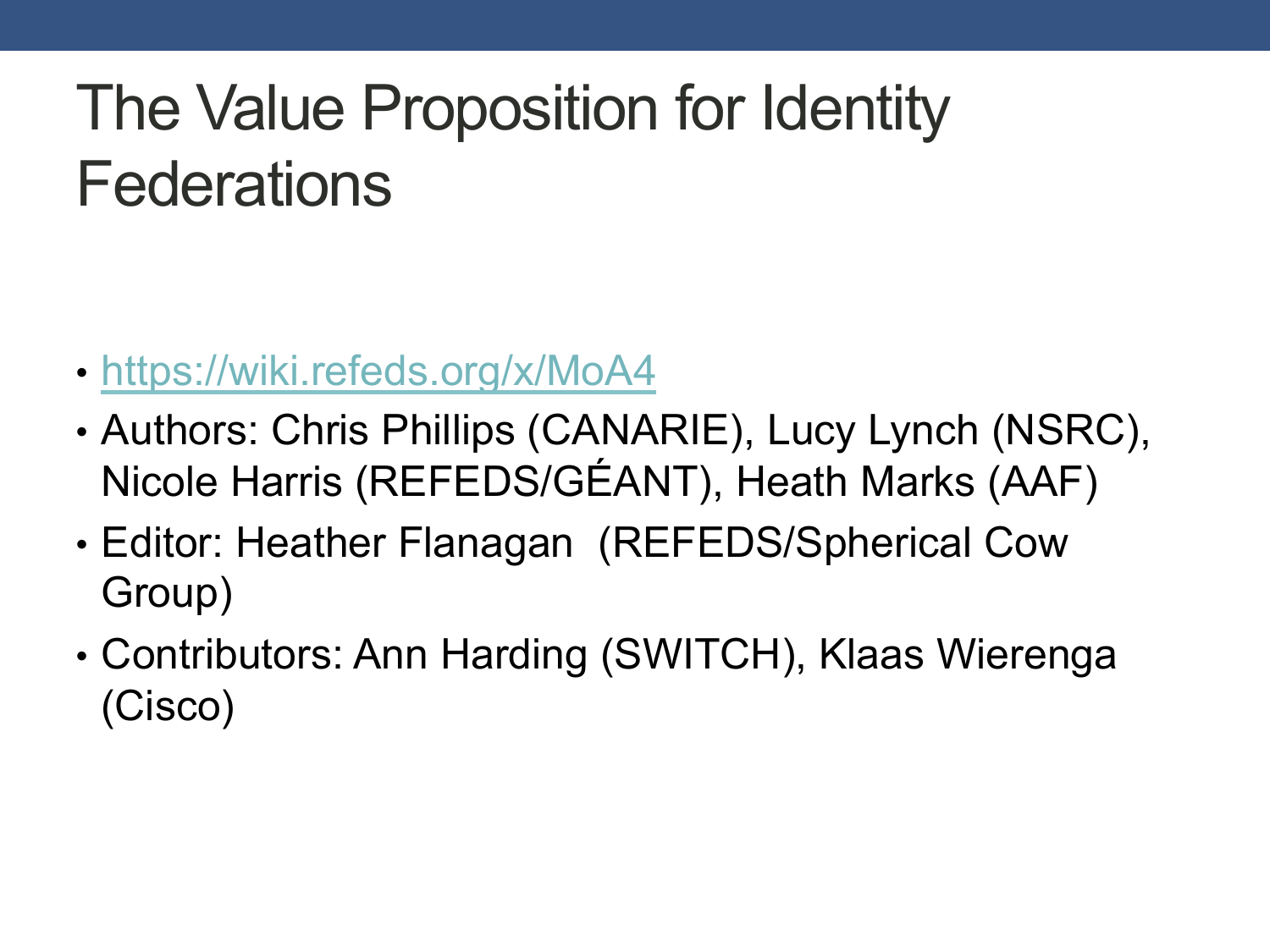## What is the Value?

- Collaboration Opportunities
- Reputation and Branding
- Network Security
- Budget and Business